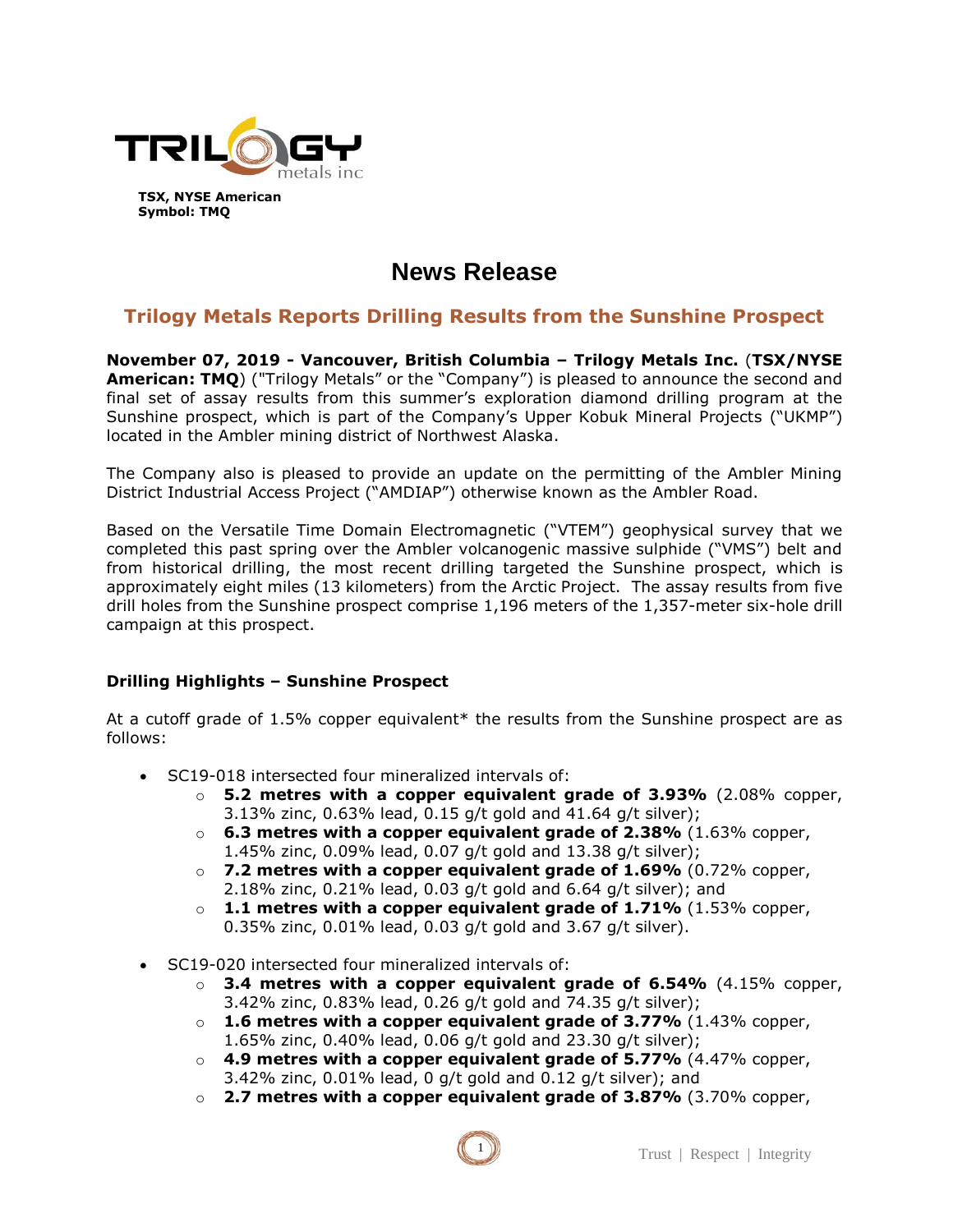0.44% zinc, 0% lead, 0 g/t gold and 0.40 g/t silver).

- SC19-021 intersected one mineralized interval of:
	- o **9.7 metres with a copper equivalent grade of 6.10%** (3.93% copper, 3.00% zinc, 0.77% lead, 0.22 g/t gold and 73.10 g/t silver).
- SC19-022 intersected three mineralized intervals of:
	- o **1.4 metres with a copper equivalent grade of 5.90%** (2.89% copper, 4.87% zinc, 1.41% lead, 0.17 g/t gold and 68.30 g/t silver);
	- o **4.2 metres with a copper equivalent grade of 1.85%** (0.34% copper, 2.28% zinc, 1.07% lead, 0.07 g/t gold and 30.63 g/t silver); and
	- o **15.3 metres with a copper equivalent grade of 3.08%** (1.35% copper, 2.91% zinc, 0.78% lead, 0.16 g/t gold and 32.58 g/t silver).
- SC19-023 intersected one mineralized interval of:
	- o **5.0 metres with a copper equivalent grade of 2.09%** (0.87% copper, 1.92% zinc, 0.66% lead, 0.10 g/t gold and 24.69 g/t silver).

\* Assumptions used for the copper equivalent calculation were metal prices in USD of \$2.90/lb copper, \$1.10/lb zinc, \$0.90/lb lead, \$1,250/oz gold, and \$18/oz silver and recovery is assumed to be 100% as no metallurgical test data is available. The following equation was used to calculate copper equivalence: CuEq = Copper (%) + (Zinc (%) x 0.379) +(lead (%) x 0.310) + (Gold (g/t) x 0.629) + (Silver (g/t) x 0.009).

James Gowans, Interim President and CEO of Trilogy Metals commented, "The grades and widths of mineralization found at the Sunshine prospect are very similar to what we see at the Arctic project and I expect that with more drilling that we can delineate more mineralization at Sunshine. I also note that the Sunshine prospect is just one of dozens of prospects found within the 70-mile (100 kilometer) long Ambler VMS Belt which has the potential to be one of the most prolific mining districts in the world."

# **Ambler Mining District Industrial Access Project**

On October 29, 2019 the comment period closed for the AMDIAP Draft Environmental Impact Statement ("EIS"). The Bureau of Land Management ("BLM"), which is the lead agency, is now incorporating the comments into the final EIS. The BLM is expected to provide an update on the timing of the completion of the final EIS at a later date. The Company wishes to express its sincere appreciation to the BLM for making progress on the EIS process. For more information on the permitting process for the AMDIAP please go to [BLM Ambler Road.](https://www.blm.gov/programs/planning-and-nepa/plans-in-development/alaska/AmblerRoadEIS)

# **Sunshine Prospect**

At Sunshine, which is located approximately eight miles (13 kilometers) from the Arctic Project, the Company drilled six holes comprising 1,357 meters. On September 10, 2019, the Company released the results from drill hole SC19-019 which contained copper-zinc-lead-gold-silver mineralization (For more information on this press release please go to **TMQ Bornite Sunshine** [Drilling September 10 2019.](https://trilogymetals.com/news/2019/trilogy-metals-reports-drilling-results-from-newly-discovered-zone-at-the-sunshine-prospect-and-drilling-results-at-the-bornite-project)

The Sunshine prospect lies within a north-facing alpine cirque west of the Shungnak River and just south of the eastward flowing Sunshine Creek. The Ambler VMS-style mineralization was discovered by Bear Creek Mining Company in 1969 and is exposed on an east trending ridge. The rock units exposed are typical of the Ambler Schist sequence that hosts the Arctic deposit and include quartz +/- feldspar and chlorite schist, graphitic and graphitic quartz schist, marble and calcareous schist. Massive and semi-massive sulphide mineralization, consisting of

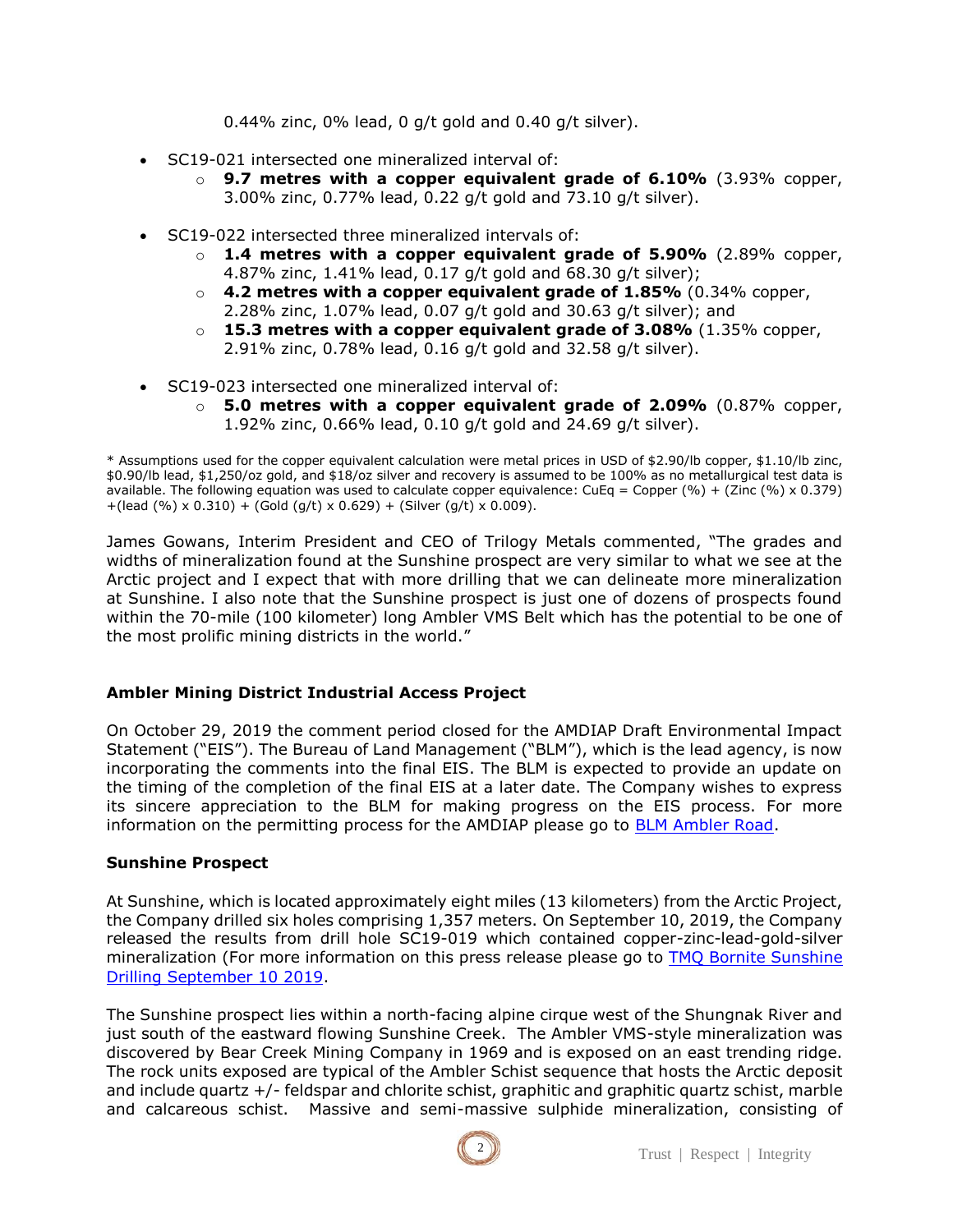chalcopyrite, sphalerite, galena, and tetrahedrite/tennantite, occurs in 0.1 metre to 8-metre bands generally at a contact between graphitic and calcareous schist.

Results for Sunshine are presented in **Table 1** at a cutoff grade of 1.5% copper equivalent. All the intersected widths are close to normal to stratigraphy and therefore can be considered to be true widths. Results at a more selective higher-grade cutoff of 2.5% copper equivalent are also presented in **Table 2** to show locally higher-grade intervals. **Table 3** shows the drill hole locations. **Figure 1** shows the location of the drill holes on a plan map and **Figure 2**  shows a cross-section through drill holes SC19-018, SC19-021 and SC19-022.

| Hole     | From (m) | To (m) | Length (m) | <b>Cu</b> (%) | $Zn$ (%) | Pb (%) | Au $(g/t)$ | Ag $(g/t)$ | CuEq $(\%)^*$ |
|----------|----------|--------|------------|---------------|----------|--------|------------|------------|---------------|
| SC19-018 | 139.52   | 144.76 | 5.24       | 2.08          | 3.13     | 0.63   | 0.15       | 41.64      | 3.93          |
|          | 238.72   | 245.06 | 6.34       | 1.63          | 1.45     | 0.09   | 0.07       | 13.38      | 2.38          |
|          | 247.86   | 255.06 | 7.20       | 0.72          | 2.18     | 0.21   | 0.03       | 6.64       | 1.69          |
|          | 260.46   | 261.60 | 1.14       | 1.53          | 0.35     | 0.01   | 0.03       | 3.67       | 1.71          |
| SC19-020 | 176.37   | 179.74 | 3.37       | 4.15          | 3.42     | 0.83   | 0.26       | 74.35      | 6.54          |
|          | 188.55   | 190.10 | 1.55       | 1.43          | 1.65     | 0.40   | 0.06       | 23.30      | 3.77          |
|          | 204.15   | 209.09 | 4.94       | 4.47          | 3.42     | 0.01   | 0.00       | 0.12       | 5.77          |
|          | 219.30   | 221.98 | 2.68       | 3.70          | 0.44     | 0.00   | 0.00       | 0.40       | 3.87          |
| SC19-021 | 146.62   | 156.28 | 9.66       | 3.93          | 3.00     | 0.77   | 0.22       | 73.10      | 6.10          |
| SC19-022 | 114.12   | 115.47 | 1.35       | 2.89          | 4.87     | 1.41   | 0.17       | 68.30      | 7.96          |
|          | 130.40   | 134.61 | 4.21       | 0.34          | 2.28     | 1.07   | 0.07       | 30.63      | 1.85          |
|          | 143.73   | 159.01 | 15.28      | 1.35          | 2.91     | 0.78   | 0.16       | 32.58      | 3.08          |
| SC19-023 | 163.50   | 168.51 | 5.01       | 0.87          | 1.92     | 0.66   | 0.10       | 24.69      | 2.09          |

**Table 1 - 1.5% Cu Eq cut-off\* with maximum 2 m internal waste – Minimum 1.0 m interval**

\* Assumptions used in USD for the copper equivalent calculation were metal prices of \$2.90/lb copper, \$1.10/lb zinc, \$0.90/lb lead, \$1,250/oz gold, and \$18/oz silver and recovery is assumed to be 100% as no metallurgical test data is available. The following equation was used to calculate copper equivalence: CuEq = Copper (%) + (Zinc (%) x 0.379)  $+($ Lead (%) x 0.310) + (Gold (q/t) x 0.629) + (Silver (q/t) x 0.009).

| Table 2 - 2.5% Cu Eq cut-off* with maximum 2 m internal waste - Minimum 1.0 m interval |  |  |  |  |  |
|----------------------------------------------------------------------------------------|--|--|--|--|--|
|----------------------------------------------------------------------------------------|--|--|--|--|--|

| c        | From (m) | To (m) | Length (m) | $Cu$ (%) | $Zn$ (%) | $Pb$ (%) | Au $(g/t)$ | Ag $(g/t)$ | CuEq $(\%)^*$ |
|----------|----------|--------|------------|----------|----------|----------|------------|------------|---------------|
|          | 139.52   | 144.76 | 5.24       | 2.08     | 3.13     | 0.63     | 0.15       | 41.64      | 3.93          |
| SC19-018 | 241.80   | 244.26 | 2.46       | 2.19     | 2.97     | 0.13     | 0.10       | 20.90      | 3.61          |
|          | 253.64   | 255.06 | 1.42       | 1.16     | 3.78     | 0.13     | 0.02       | 6.50       | 2.70          |
|          | 176.37   | 179.74 | 3.37       | 4.15     | 3.42     | 0.83     | 0.26       | 74.35      | 6.54          |
| SC19-020 | 204.15   | 209.09 | 4.94       | 4.47     | 3.42     | 0.01     | 0.00       | 0.12       | 5.77          |
|          | 219.30   | 221.98 | 2.68       | 3.70     | 0.44     | 0.00     | 0.00       | 0.40       | 3.87          |
| SC19-021 | 146.62   | 156.28 | 9.66       | 3.93     | 3.00     | 0.77     | 0.22       | 73.10      | 6.10          |
| SC19-022 | 114.12   | 115.47 | 1.35       | 2.89     | 4.87     | 1.41     | 0.17       | 68.30      | 7.96          |
|          | 143.73   | 159.01 | 15.28      | 1.35     | 2.91     | 0.78     | 0.16       | 32.58      | 3.08          |
| SC19-023 | 163.50   | 168.51 | 5.01       | 0.87     | 1.92     | 0.66     | 0.10       | 24.69      | 2.09          |

\* Assumptions used in USD for the copper equivalent calculation were metal prices of \$2.90/lb copper, \$1.10/lb zinc, \$0.90/lb lead, \$1,250/oz gold, and \$18/oz silver and recovery is assumed to be 100% as no metallurgical test data is available. The following equation was used to calculate copper equivalence: CuEq = Copper (%) + (Zinc (%) x 0.379) + (Lead (%) x 0.310) + (Gold (g/t) x 0.629) + (Silver (g/t) x 0.009).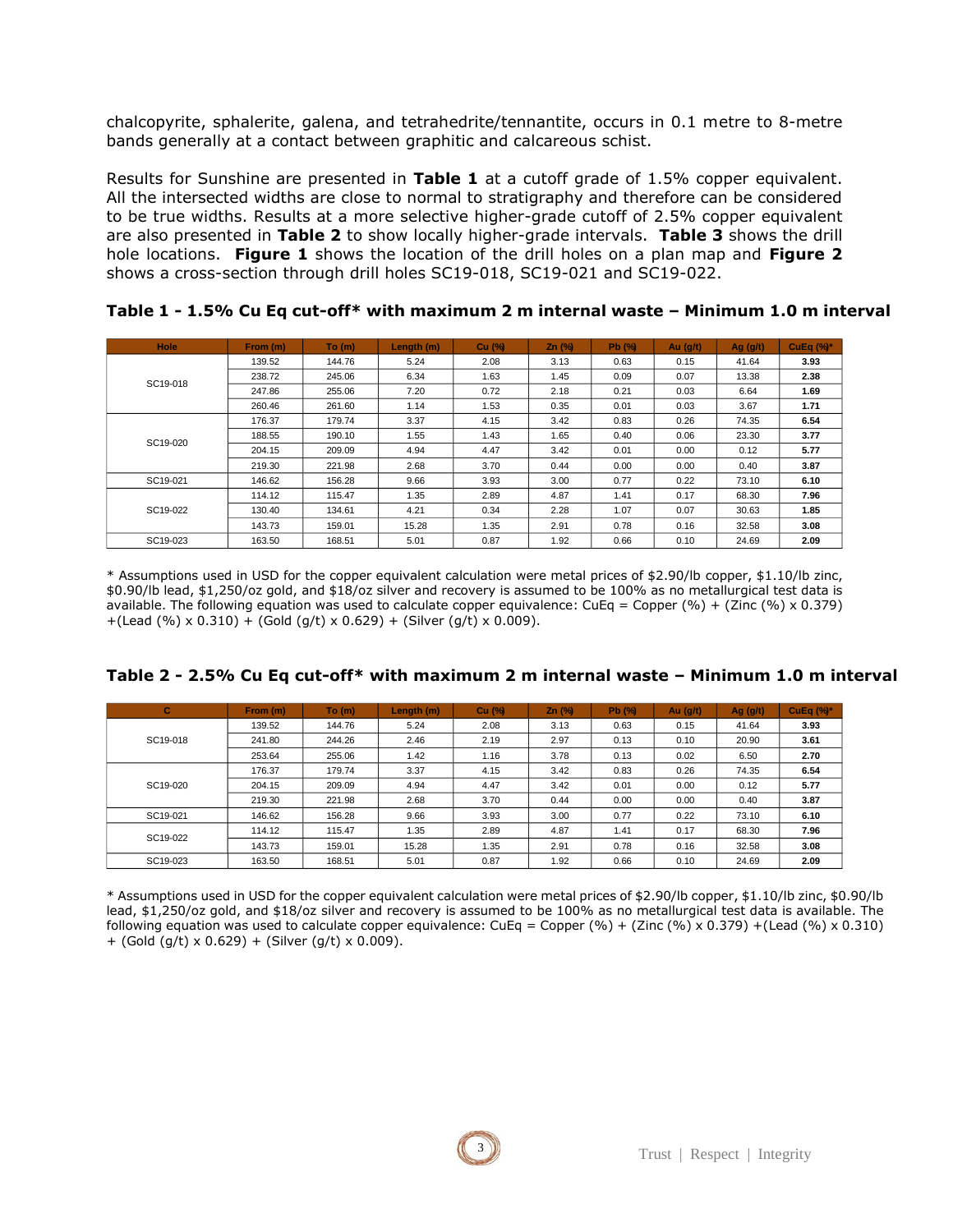| <b>Hole</b>           | East (m) | North (m) | Elevation (m) | <b>Azimuth</b> | Dip   | Length (m) |
|-----------------------|----------|-----------|---------------|----------------|-------|------------|
| SC19-018              | 601748   | 7457922   | 776           | 15             | -52   | 296        |
| SC <sub>19</sub> -020 | 601863   | 7457873   | 766           | 70             | $-48$ | 230        |
| SC19-021              | 601862   | 7457872   | 766           | 70             | $-79$ | 213        |
| SC19-022              | 601692   | 7457866   | 777           | 345            | -80   | 204        |
| SC <sub>19</sub> -023 | 601692   | 7457868   | 776           | 345            | -45   | 253        |

### **Table 3 – Sunshine Drill Hole Locations**



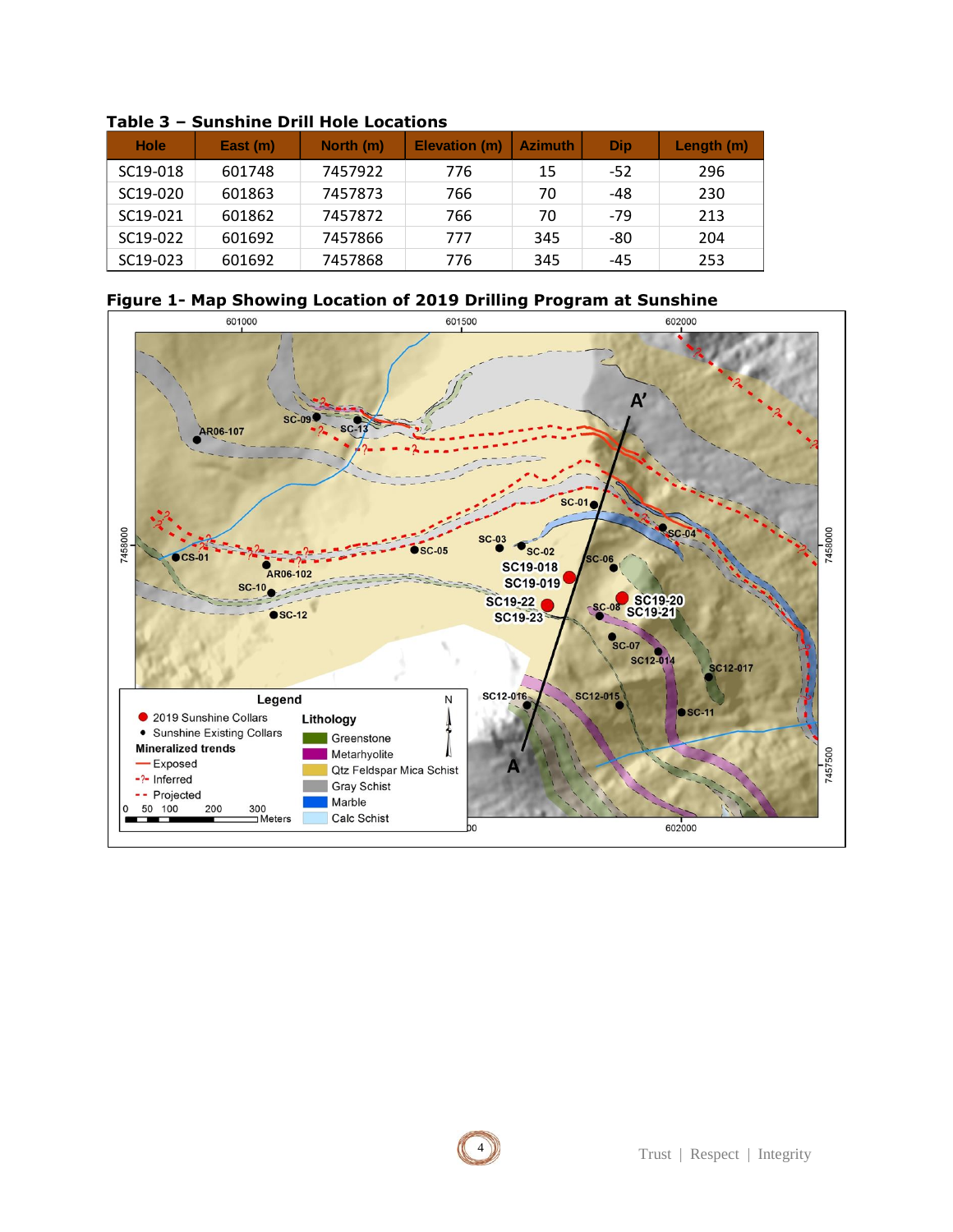

### **Figure 2 – Cross Section of Sunshine Drilling Showing Drilling Results**

# **QA/QC Program**

The drill program, sampling protocol, and data verification were managed by qualified persons employed by the Company. Diamond drill holes were typically collared and drilled to depth HQ for the Sunshine holes. Samples were collected using a 0.2-metre minimum length, a 2.5 metre maximum length and a 1.5-metre average sample length. Drill core recovery averaged 95% for Sunshine core. Three quality control samples (one blank, one standard and one duplicate) were inserted into each batch of 20 samples. The drill core was sawn, with half sent to ALS Minerals in Fairbanks for sample preparation and the sample pulps forwarded to ALS's North Vancouver facility for analysis. ALS Minerals is an independent facility certified as ISO 9001:2008 and accredited to ISO / IEC 17025:2005 from the Standards Council of Canada. The Company will submit 5% of the assay intervals from prospective lithologies to an independent check assay lab.

### **Qualified Persons**

Andrew W. West, Certified Professional Geologist, Exploration Manager for Trilogy Metals Inc., is a Qualified Person as defined by National Instrument 43-101. Mr. West has reviewed the technical and scientific information in this news release and approves the disclosure contained herein.